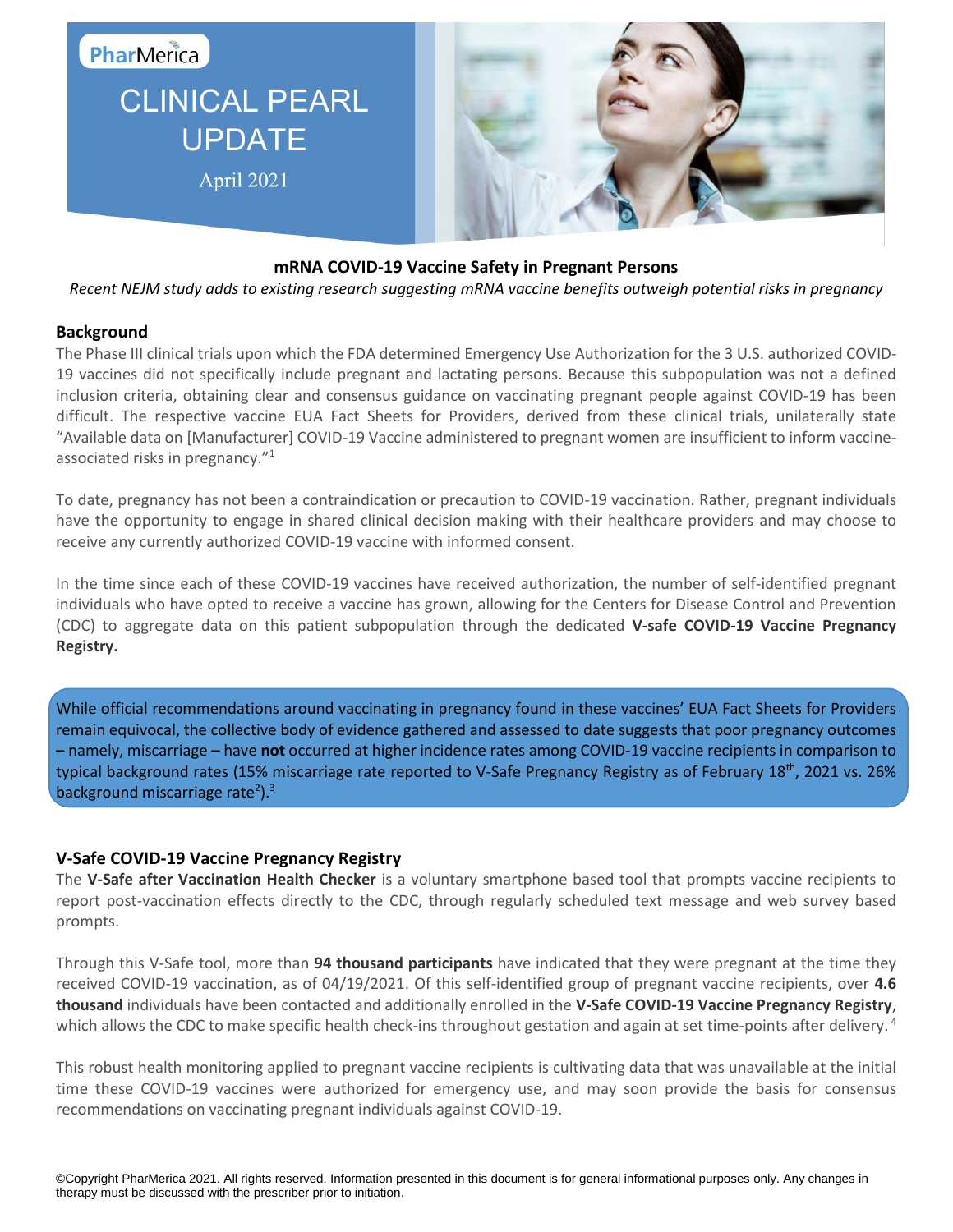## PharMerica

# **CLINICAL PEARL UPDATE** April 2021



### **Abridged Chronology of Historical Bulletins Regarding COVID-19 Vaccination of Pregnant Persons**

- 01/07/2021: CDC updates its [COVID-19 vaccine guidance for pregnant people](https://www.cdc.gov/coronavirus/2019-ncov/vaccines/recommendations/pregnancy.html) to acknowledge that "Based on how these vaccines work in the body, experts believe they are unlikely to pose a specific risk for people who are pregnant. However, there are currently limited data on the safety of COVID-19 vaccines in pregnant people." This guidance recognizes both that the COVID-19 disease places pregnant persons at increased risk for severe illness *and* that data regarding COVID-19 vaccination in pregnant persons is limited. Ultimately, the CDC states that being vaccinated is a personal choice, and while all U.S. authorized COVID-19 vaccines may be offered to pregnant persons, individuals should retain the autonomy to choose if and when they are vaccinated.<sup>5</sup>
- 01/08/2021: World Health Organization (WHO) issues [a recommendation](file:///C:/Users/kxb4100/Downloads/WHO-2019-nCoV-vaccines-SAGE_recommendation-BNT162b2-2021.1-eng.pdf) to "[Withhold] BNT162b2 in pregnancy, unless the benefit of vaccinating a pregnant woman outweighs the potential vaccine risks, such as in health workers at high risk of exposure and pregnant women with comorbidities placing them in a high-risk group for severe COVID-19." WHO does acknowledge that the Pfizer-BioNTech vaccine is not a live virus, and as such would not in theory pose a significant threat to pregnant persons.<sup>5</sup>
- 01/25/2021: WHO issues a similar [recommendation](file:///C:/Users/kxb4100/Downloads/WHO-2019-nCoV-vaccines-SAGE_recommendation-mRNA-1273-2021.1-eng.pdf) regarding Moderna's COVID-19 vaccine, recommending against its use in pregnant individuals unless they are higher risk for severe COVID-19. The same concession is made regarding the Moderna vaccine's morphology and its unlikelihood to pose a threat to mother or fetus.<sup>5</sup>
- 01/27/21: The American College of Obstetricians and Gynecologists (ACOG) and the Society for Maternal-Fetal Medicine (SMFM) issue a [joint statement](https://www.acog.org/news/news-releases/2021/01/acog-and-smfm-joint-statement-on-who-recommendations-regarding-covid-19-vaccines-and-pregnant-individuals) that "ACOG and SMFM continue to stress that both COVID-19 vaccines currently authorized by the U.S. Food and Drug Administration (at the time only the 2 mRNA vaccines were authorized) should not be withheld from pregnant individuals who choose to receive the vaccine." This is largely in response to the WHO recommendations to withhold vaccines from pregnant people unless they are at high risk of exposure or severe COVID-19.<sup>5</sup>

## **Preliminary Findings of mRNA Covid-19 Vaccine Safety in Pregnant Persons<sup>6</sup>** Published 04/21/2021, in the New England Journal of Medicine

From 12/14/20 – 2/28/21, researchers assessed data from the **V-Safe after Vaccination Health Checker** surveillance system, the **V-Safe Pregnancy Registry**, and the **Vaccine Adverse Event Reporting System (VAERS)** to characterize the initial safety of mRNA COVID-19 vaccines in pregnant persons.

**Calculated proportions of adverse pregnancy and neonatal outcomes in persons vaccinated against COVID-19 who had a completed pregnancy were similar to incidences reported in studies involving pregnant women that were conducted before the COVID-19 pandemic.** 

#### **FINDINGS**

- **V-Safe after Vaccination Health Checker**
	- o Total vaccine recipients identified as pregnant: 35,691.
	- o Age range: 16 to 54 years.
	- o Vaccine effects reported among pregnant persons vs nonpregnant persons:

©Copyright PharMerica 2021. All rights reserved. Information presented in this document is for general informational purposes only. Any changes in therapy must be discussed with the prescriber prior to initiation.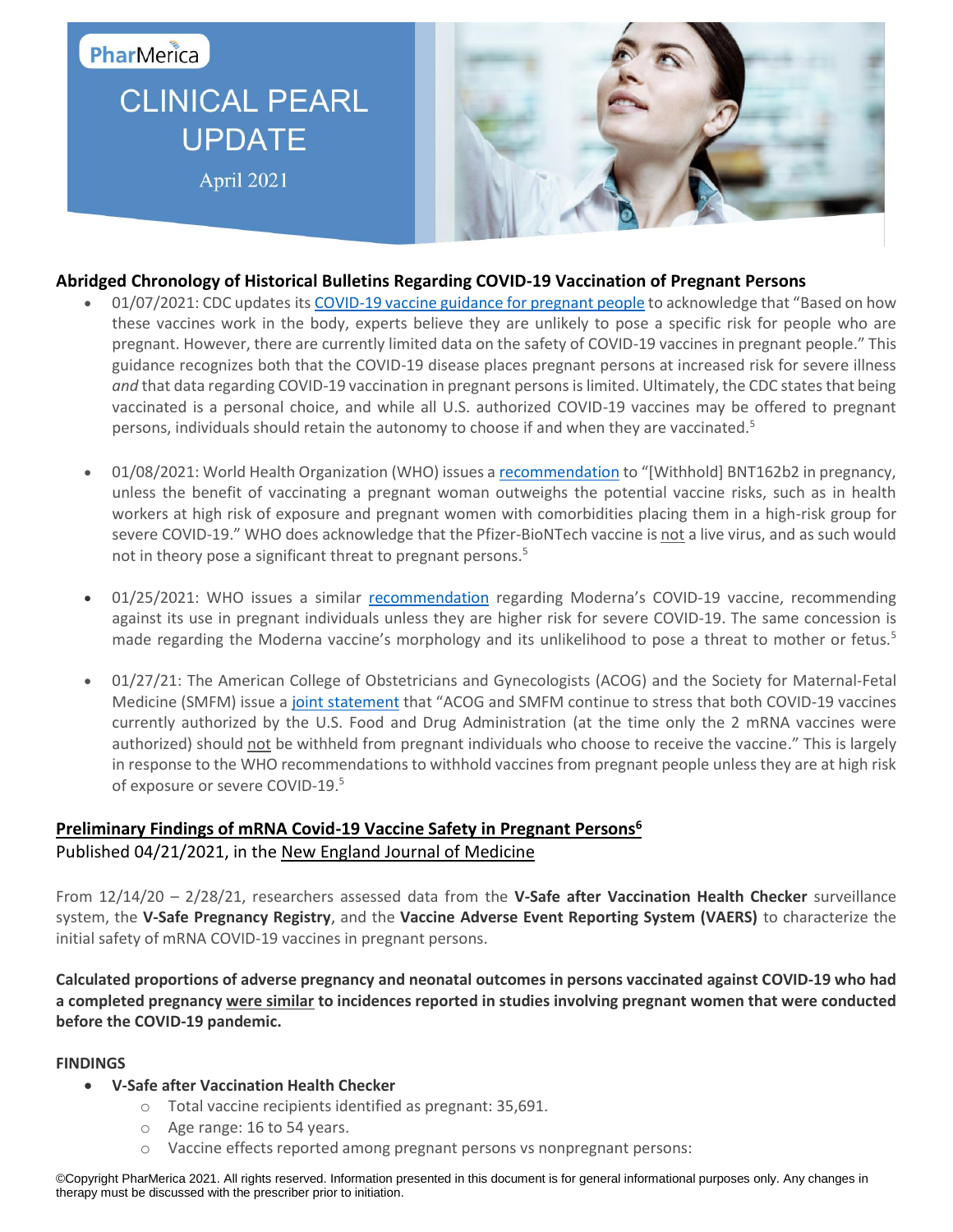## PharMerica

# **CLINICAL PEARL UPDATE** April 2021



- More frequent: Injection-site pain.
- **EXEC** Less frequent: headache, myalgia, chills, and fever.

### **V-safe Pregnancy Registry**

- o Enrolled: 3958 participants.
- o Completed pregnancy: 827.
	- Live birth: 712 (86.1%).
	- Pregnancy Loss 115 (13.9%).
- $\circ$  Adverse neonatal outcomes included preterm birth (in 9.4%) and small size for gestational age (in 3.2%).
- o No neonatal deaths were reported.
- **VAERS**
	- o Among 221 pregnancy-related adverse events reported to the VAERS, the most frequently reported event was spontaneous abortion (46 cases).

#### **CONCLUSIONS**

"Preliminary findings did not show obvious safety signals among pregnant persons who received mRNA COVID-19 vaccines. However, more longitudinal follow-up, including follow-up of large numbers of women vaccinated earlier in pregnancy, is necessary to inform maternal, pregnancy, and infant outcomes." 6

#### **Additional Data**

The following data on COVID-19 vaccination in pregnant persons were presented at the 03/01/2021 meeting of the Advisory Committee on Immunization Practices (ACIP).<sup>3</sup>

**Notably, while miscarriage was the most frequently reported pregnancy-specific adverse event to VAERS, rates among COVID-19 vaccinated individuals were not beyond the expected known background rates based on presumed COVID-19 vaccine doses administered to pregnant women.**

| <b>Outcomes</b>                                       | <b>Background</b><br>rates <sup>*</sup> | <b>V-safe pregnancy</b><br>registry overall |
|-------------------------------------------------------|-----------------------------------------|---------------------------------------------|
| <b>Pregnancy outcome</b>                              |                                         |                                             |
| Miscarriage (<20 weeks)                               | 26%                                     | $15%$ <sup>†</sup>                          |
| Stillbirth ( $\geq 20$ weeks)                         | 0.6%                                    | 1%                                          |
| <b>Pregnancy complications</b>                        |                                         |                                             |
| <b>Gestational diabetes</b>                           | $7 - 14%$                               | 10%                                         |
| Preeclampsia or gestational hypertension <sup>§</sup> | 10-15%                                  | 15%                                         |
| Eclampsia                                             | 0.27%                                   | 0%                                          |
| Intrauterine growth restriction                       | $3 - 7%$                                | 1%                                          |
| <b>Neonatal</b>                                       |                                         |                                             |
| Preterm birth                                         | 10.1%                                   | 10%                                         |
| Congenital anomalies <sup>#</sup>                     | 3%                                      | 4%                                          |
| Small for gestational age <sup>^</sup>                | $3 - 7%$                                | 4%                                          |
| <b>Neonatal death</b>                                 | 0.38%                                   | 0%                                          |

©Copyright PharMerica 2021. All rights reserved. Information presented in this document is for general informational purposes only. Any changes in therapy must be discussed with the prescriber prior to initiation.